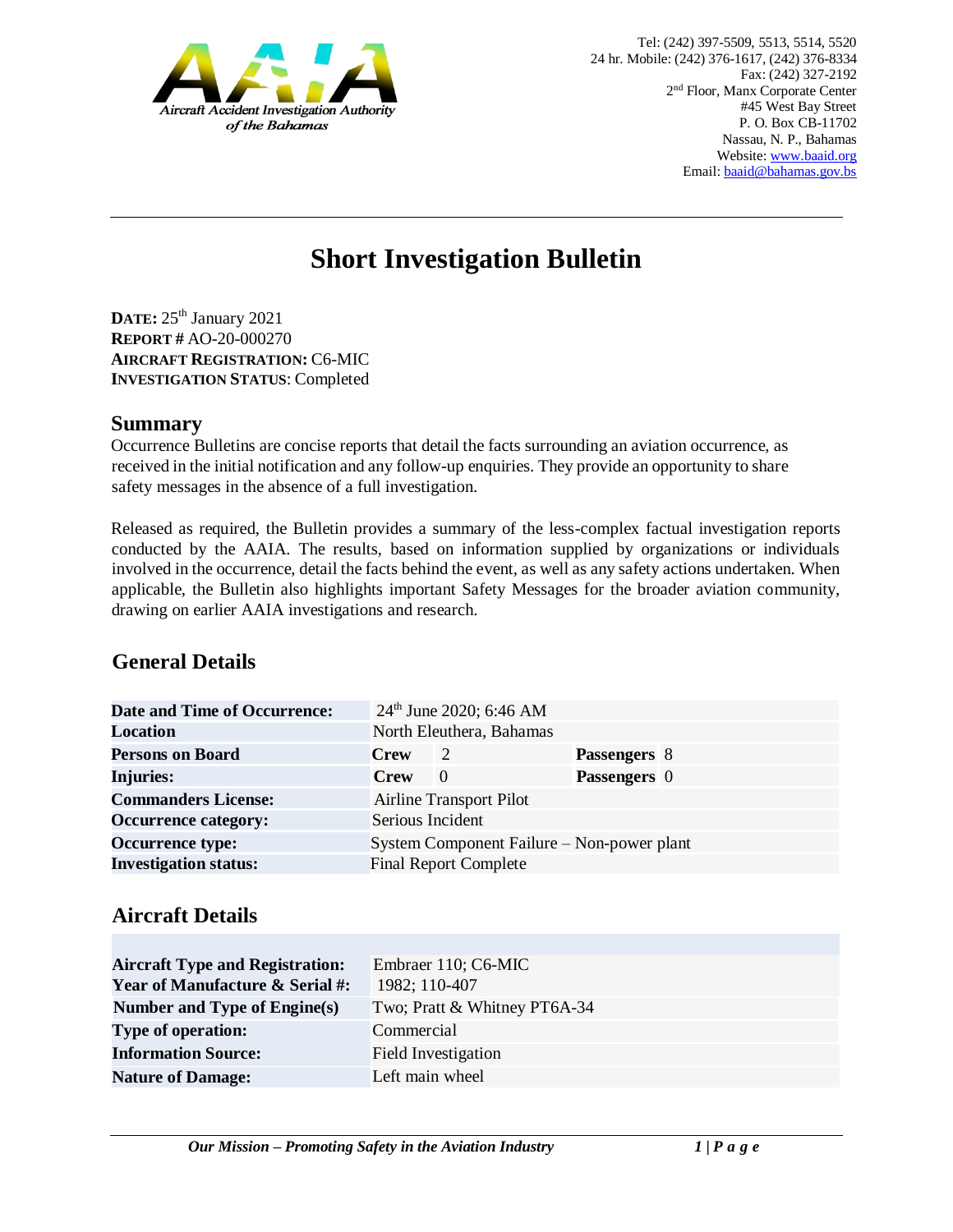## **Occurrence Summary**

On the 24<sup>th</sup> June 2020 at approximately 6:45 AM, an Embraer 110 aircraft, Bahamas registration C6-MIC, operated by Bahamas AOC holder Pineapple Air Limited, was involved in an occurrence upon landing at North Eleuthera (MYEH), Bahamas.

The commercial flight, with a total of ten persons (2 flight crew, 8 passengers) departed Lynden Pindling International Airport Nassau (MYNN), with destination North Eleuthera (MYEH) Airport. The pilot reported that "landing at North Eleuthera, left main wheel came off on contact with the ground." The pilot further stated that the aircraft however, "was able to turn off runway safely." No injuries were reported.

The aircraft sustained minor damages to the left main axle assembly and brake disc. The main wheel assembly, bearings, nut, lock pin could not be located after the landing. It is possible these parts/components could have been detached and lost somewhere on the runway environment after touch down.

Post incident evaluation by company personnel was not able to determine whether the locking pin used to secure the main wheel onto the left landing gear axle was installed. Additionally, there were no signature marks, found on the axle to point to a bearing failure, a fatigued washer or a faulty nut.

Investigations uncovered that Pineapple Air Limited completed all required installations, inspections and operational check in accordance with the aircraft maintenance manual as per chapter 32.

The weather at the time of the occurrence was visual meteorological conditions.



*This Occurrence Bulletin contains facts which have been determined up to the time of issue. It is published to inform the aviation industry and the public of the general circumstances of accidents and serious incidents and should be regarded as tentative and subject to alteration or correction if additional evidence becomes available.* 

*All AAIA investigations are conducted in accordance with Annex 13 to the Convention on*